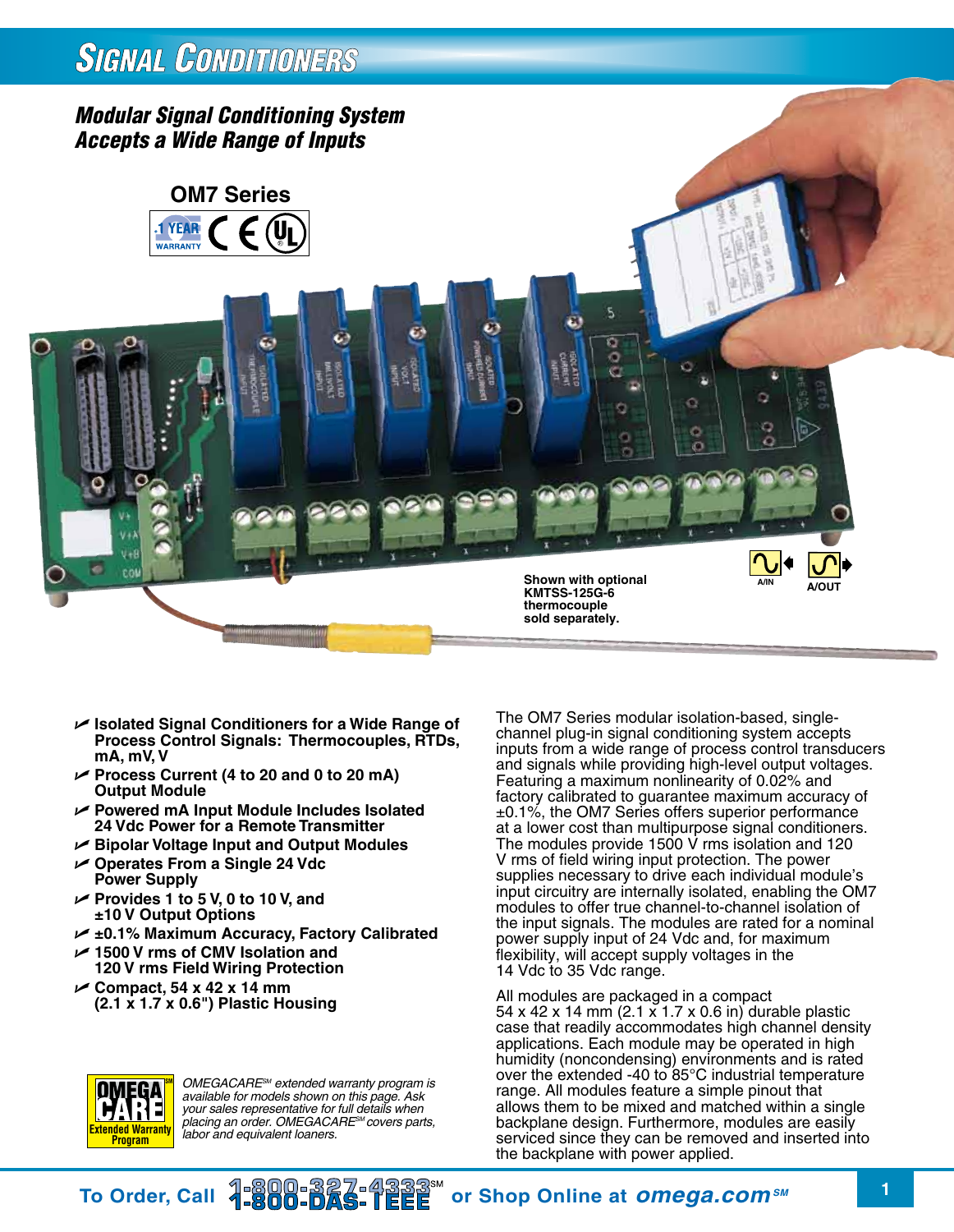

Modules are available to isolate and condition the following input signals and transducers: voltage, process current, RTD, 2-wire transmitter, and thermocouples. The 2-wire transmitter interface module (OM7-35) accepts a 4-20 mA process input and provides an isolated 24 Vdc supply to power the current loop. In this way, a loop-powered transmitter can be directly connected to the OM7-35 without requiring a separate power supply. All of the isolated input modules, with the exception of the OM7-21, provide a high-level output voltage that is factory configured for either the 1-5 V or 0-10 V range. The OM7-21 is a unity gain, isolated input module with an input/output range of  $\pm 10$  V.

Modules are also available that provide isolated output signals for process current and bipolar voltage. The OM7-39 process current module converts either a 1-5 V signal to a 4-20 mA output or a 0-10 V input to a 0-20 mA output. The input/output ranges of the OM7-39 are factory configured. The OM7-22 is a unity gain module that provides an isolated  $±10$  V output signal.

A full line of backplanes and rack-mount hardware complete the OM7 Series signal conditioning system. Each backplane contains screw terminals for field wiring connections and a miniature cold junction compensation (CJC) thermistor that is installed under the terminal blocks of each channel. Due to the pinout of the OM7 Series modules, the CJC thermistor affects only the thermocouple modules. This flexibility permits any module type to be used in any channel on the backplane.

## **Isolated Voltage and Current Input**

The OM7 Series feature five isolated voltage/current input modules capable of addressing a wide variety of input voltage ranges and signal dynamics. The OM7- 21 is a bipolar unit module featuring a full-scale range of  $\pm$ 10 V. The OM7-30 and OM7-31 accept dc input voltages and provide either a factory configured 1-5 V or 0-10 V output signal. The OM7-32 accepts a 4-20 mA process current input signal and provides an output voltage signal in the 1-5 V range. The OM7-33 isolates a 1-5 V input signal and provides a buffered 1-5 V output signal. The OM7-32 and OM7-33 can also be factory configured to provide a 0-10 V output signal with a 0-20 mA or 0-5 V input, respectively. Both the OM7-32 and OM7-33 have bandwidths of 100 Hz. The OM7-30 and OM7-31 are limited to 3 Hz bandwidth.

## **Isolated Thermocouple Input**

The OM7-37 and OM7-47 modules accept inputs from types J, K, T, E, R, S, and B thermocouples and provide a 1-5 V or 0-10 V output signal. The OM7- 47 also accepts inputs from type N thermocouples. Both the OM7-37 and OM7-47 have a nominal 3 dB bandwidth of 3 Hz, and they provide for upscale open input detection within 10 sec.

In addition to the signal conditioning capabilities of the OM7-37, the OM7-47 includes an internallinearization circuit that compensates for the inherent nonlinearities of the thermocouple. With this linearizer, the OM7-47 is able to provide an output voltage that is linear with respect to the actual temperatures being measured by the thermocouple.

The thermocouple input modules accomplish CJC by means of an external thermistor mounted under the field wiring screw terminal blocks of the backplane.

## **Isolated Linearized RTD Input**

The OM7-34 module accepts inputs from 100Ω platinum and 120Ω nickel RTDs and produce an output voltage signal that is proportional with temperature measured by the RTD. The OM7-34 modules are available in a factory-configured 1-5 V or 0-10 V output range. Three-wire lead resistance compensation is provided and 2- or 3-wire RTDs may be used. The OM7-34 RTD input module has a nominal 3 dB bandwidth of 3 Hz and upscale open RTD detection with 10 sec.

### **Isolated 2-Wire Transmitter Interface**

The OM7-35 input module accepts a 4-20 mA process current input, provides a standard 1-5 V output signal, and features an isolated loop power supply for driving the current transmitter. The module has a nominal 3 dB bandwidth of 100 Hz and offers downscale open input detection within 2 sec.

The isolated transmitter loop power supply of the OM7-35 is unregulated and will provide a voltage that is proportional to the voltage used to power the OM7- 35 module. The voltage provided by the OM7-35 is between 13 V and 34 V for loop current between 4 mA and 20 mA and supply voltages between 20.4 and 26.4 V. (For nominal +24 V supply, the OM7-35 will supply approximately +24 V to the loop.)

## **Isolated Current Output**

The OM7-39 isolated output module accepts either a factory-configured 1-5 V or 0-10V input signal and provides an isolated 4-20 mA or 0-20 mA output current signal. The module can drive a wide range of resistive loads, depending upon +Vs, the supply voltage. At a nominal  $+Vs$  of  $+24$  V, the OM7-39 will drive up to 850Ω.

## **Isolated Bipolar Voltage Output**

The OM7-22 is a unity-gain module with an input/ output range of ±10 V. The OM7-22 has an input range of  $\pm$ 10 V and provides an isolated bipolar  $\pm$ 10 V output signal to the field. The OM7-22 features 1500 V rms of CMV isolation, 100 dB minimum of common mode rejection, and a 400 Hz bandwidth.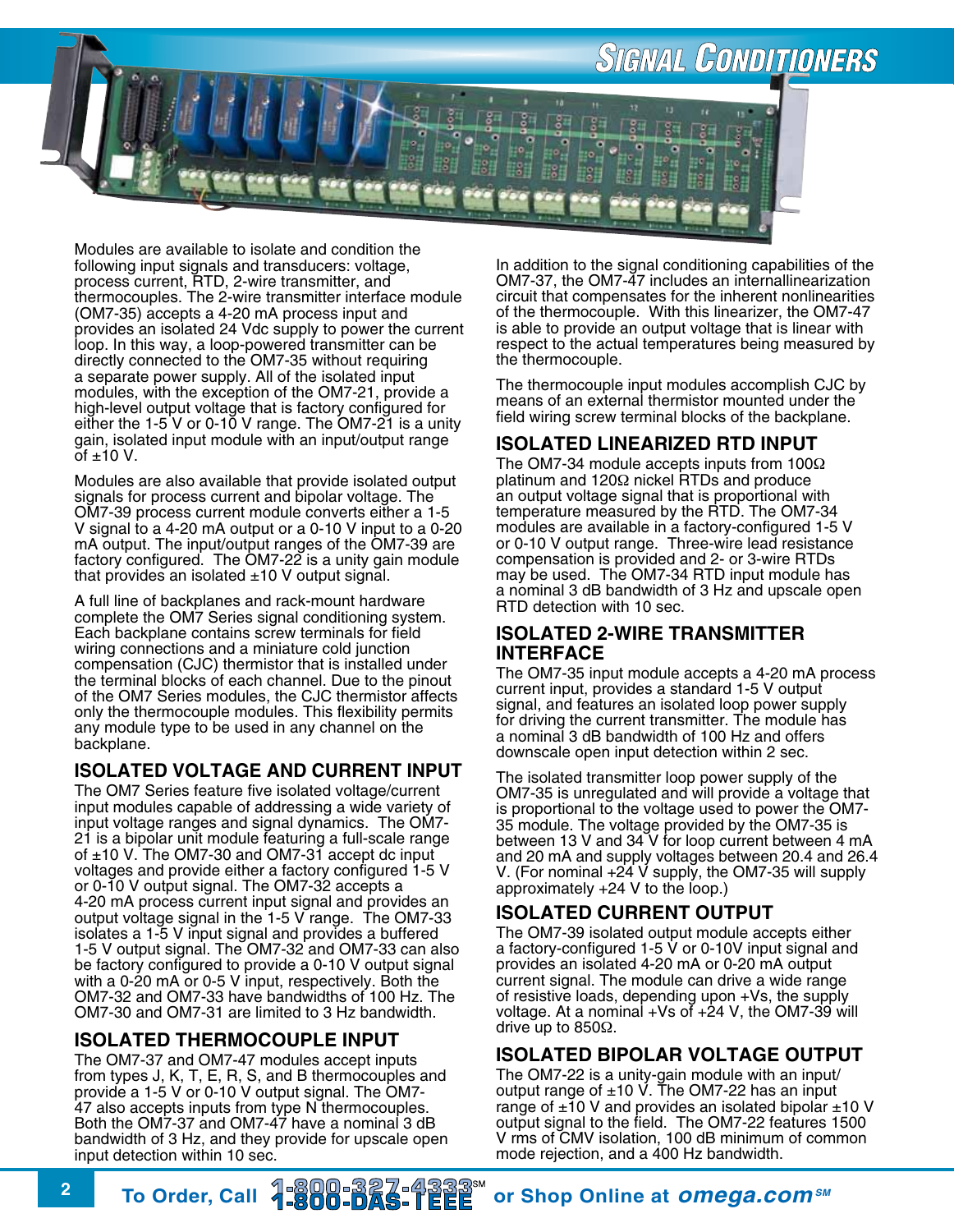## **Specifications**

**Common Input Module Specifications Common Mode Voltage:** 1500 V rms continuous **Input Protection:** 120 V rms continuous **Output Protection:** Short to ground **Output Resistance:** <1 Ω

#### **Common to All Modules Operating Range:** -40 to 85°C (-40 to 185°F) **Storage Range:** -40 to 85°C (-40 to 185°F) **Humidity (24 hr):** 90% non-condensing **Weight:** 60 g (0.2 oz)

## **Input Module Specifications** (typical @23°C and + 24 Vdc)

| <b>Model</b>                                                 | <b>OM7-21</b>                | <b>OM7-30</b>            | <b>OM7-31</b>           | <b>OM7-32</b>                                                    | <b>OM7-33</b>               | <b>OM7-34</b>       | <b>OM7-35</b>                | <b>OM7-37</b>               | <b>OM7-47</b>               |
|--------------------------------------------------------------|------------------------------|--------------------------|-------------------------|------------------------------------------------------------------|-----------------------------|---------------------|------------------------------|-----------------------------|-----------------------------|
| Input<br>Type                                                | ±10V                         | $±1$ mV<br>to $±1V$      | $±1$ V<br>to $\pm 10$ V | 4-20 mA<br>$0-20$ mA                                             | $1-5V$<br>$0-5V$            | <b>RTD</b>          | 4-20 mA                      | $T/C^*$                     | $T/C^*$                     |
| <b>Output Range</b><br>(into 2 k $\Omega$<br>minimum load)   | ±10V                         | 1-5 or<br>$0 - 10V$      | $1-5$ or<br>$0 - 10V$   | $1-5$ or<br>$0-10V$                                              | 1-5 or<br>$0-10V$           | $1-5$ or<br>$0-10V$ | $1-5$ or<br>$2 - 10V$        | $1-5$ or<br>$0-10V$         | $1-5$ or<br>$0 - 10V$       |
| <b>Accuracy</b>                                              | $\pm 0.1\%$ span<br>maximum  | $±0.1\%$ span<br>maximum | maximum                 | $\pm 0.1\%$ span $\pm 0.1\%$ span<br>maximum                     | $\pm 0.1\%$ span<br>maximum | See table           | $±0.1\%$ span<br>maximum     | $±0.1\%$ span<br>maximum    | See table                   |
| <b>Nonlinearity</b>                                          | $\pm 0.02\%$ span<br>maximum | $±0.02%$ span<br>maximum | maximum                 | $\pm 0.02\%$ span $\pm 0.02\%$ span $\pm 0.02\%$ span<br>maximum | maximum                     | See table           | $\pm 0.02\%$ span<br>maximum | $0.02\%$ span<br>maximum    | N/A                         |
| Input<br><b>Resistance</b>                                   | $2 \text{ M}\Omega$          | 10 $M\Omega$             | 100 k $\Omega$          | $200 \Omega$                                                     | $2 M\Omega$                 | N/A                 | N/A                          | 10 M $\Omega$               | $10 \text{ M}\Omega$        |
| <b>Input Bias</b><br>Current                                 | 3 nA                         | 1 nA                     | 0.2 <sub>n</sub> A      | N/A                                                              | 0.1 <sub>n</sub> A          | N/A                 | N/A                          | 25 nA                       | 25 nA                       |
| Nominal 3 db<br><b>Bandwidth</b>                             | 300 Hz                       | 3 Hz                     | 3 Hz                    | 100 Hz                                                           | 100 Hz                      | 3 Hz                | 100 Hz                       | 3 Hz                        | 3 Hz                        |
| Response<br>Time, 0-90%                                      | 1 msec                       | 150 msec                 | 150 msec                | 10 msec                                                          | 10 msec                     | 250 msec            | 5 msec                       | 150 msec                    | 150 msec                    |
| CJC Accuracy,<br><b>Ambient Temp.</b><br>5 to $45^{\circ}$ C | NΑ                           | <b>NA</b>                | ΝA                      | <b>NA</b>                                                        | NA.                         | NA                  | NA.                          | $±1.0^{\circ}$ C<br>maximum | $±1.0^{\circ}$ C<br>maximum |
| <b>Supply</b><br>Voltage                                     | 19-29 Vdc                    | 14-35 Vdc                | 14-35 Vdc               | 14-35 Vdc                                                        | 14-35 Vdc                   | 14-35 Vdc           | 18-35 Vdc                    | 14-35 Vdc                   | 14-35 Vdc                   |
| <b>Supply</b><br>Current                                     | 35 mA                        | 25 mA                    | 25 mA                   | 20 mA                                                            | 20 mA                       | 25 mA               | 60 mA                        | 25 mA                       | 25 mA                       |

*\* T/C is thermocouple*

### **Output Module Specifications**

| <b>Model</b>                  | <b>OM7-22</b>          | <b>OM7-39</b>        |
|-------------------------------|------------------------|----------------------|
| <b>Output Range</b>           | ±10V                   | $0-20$ mA<br>4-20 mA |
| <b>Input Range</b>            | ±10V                   | $0 - 10V$<br>$1-5V$  |
| <b>Accuracy</b>               | $\pm 0.1\%$ Span       | $\pm 0.1\%$ Span     |
| <b>Nonlinearity</b>           | $\pm 0.02\%$ Span      | $\pm 0.02\%$ Span    |
| <b>Output Offset</b>          | $\pm 0.001\%$ Span/C   | ±0.0035% Span/C      |
| <b>Maximum Output</b>         | $±14$ Vdc              | 30 Ma                |
| Load Resistance*              | 5 K $\Omega$ m minimum | 0-850 $\Omega$       |
| <b>Nominal 3 db Bandwidth</b> | 400 Hz                 | 100 Hz               |
| Response Time, 0-90%          | 1 ms                   | 3 ms                 |
| <b>Common Mode Voltage</b>    | 1500 V rms             | 1500 V rms           |
| <b>Supply Voltage</b>         | 19-29 Vdc              | 14-35 Vdc            |
| <b>Supply Current</b>         | 20 mA maximum          | 60 mA maximum        |

**OM7 modules shown mounted on OM7-BP-4-C 4-channel backplane.**



**Shown smaller than actual size.**

**KMTSS-125G-6 thermocouple sold separately.**

*\*Load resistance of OM7-39 dependent on power supply*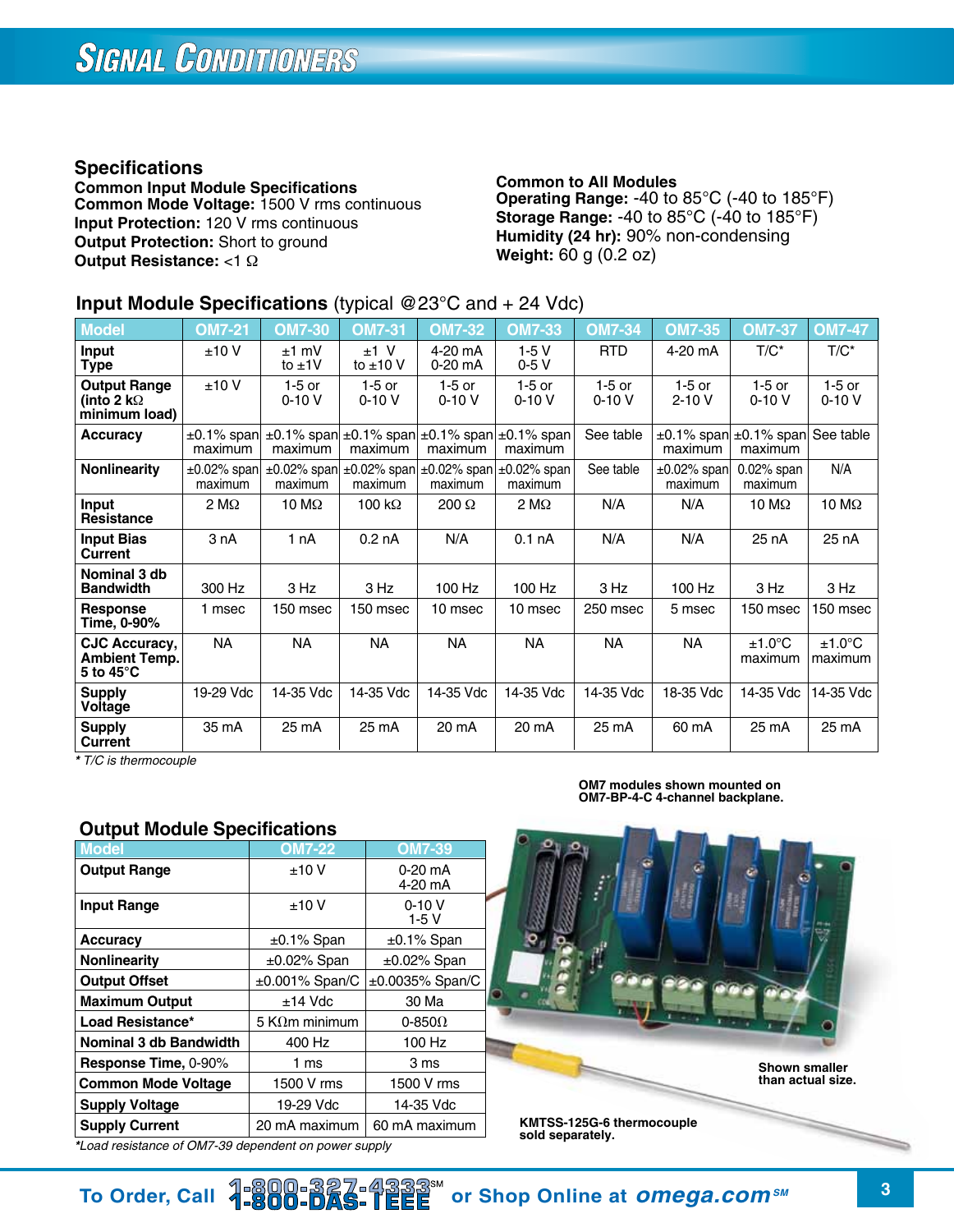# **SIGNAL CONDITIONERS**



#### **OM7-47 Linearized Thermocouple Input Module** (@ +23°C  $\pm$ 5°C and V = +24Vdc)

| <b>Model</b>                            | <b>Input</b><br>Range       | Accuracy <sup>1,2</sup><br>(typical) | <b>Accuracy</b> <sup>1</sup><br>(max) |
|-----------------------------------------|-----------------------------|--------------------------------------|---------------------------------------|
| OM7-47-J-01-1-C                         | 0 to $+760^{\circ}$ C       | $0.15%$ span                         | $0.38\%$ span                         |
| OM7-47-J-01-2-C                         | 0 to $+760^{\circ}$ C       | $0.13%$ span                         | $0.32\%$ span                         |
| OM7-47-J-02-1-C                         | -100 to $+300^{\circ}$ C    | $0.16%$ span                         | $0.35%$ span                          |
| OM7-47-J-02-2-C                         | $-100$ to $+300^{\circ}$ C  | $0.14\%$ span                        | $0.30\%$ span                         |
| OM7-47-K-03-1-C                         | 0 to $+1300^{\circ}$ C      | $0.15%$ span                         | 0.35% span                            |
| OM7-47-K-03-2-C                         | 0 to $+1300^{\circ}$ C      | $0.15%$ span                         | $0.32\%$ span                         |
| OM7-47-K-04-1-C                         | 0 to $+600^{\circ}$ C       | $0.09%$ span                         | $0.20\%$ span                         |
| OM7-47-K-04-2-C                         | 0 to $+600^{\circ}$ C       | $0.08%$ span                         | 0.18% span                            |
| OM7-47-T-05-1-C                         | 0 to $+400^{\circ}$ C       | 0.24% span                           | 0.50% span                            |
| OM7-47-T-05-2-C                         | 0 to $+400^{\circ}$ C       | $0.19%$ span                         | $0.38\%$ span                         |
| OM7-47-T-06-1-C                         | $-100$ to $+200^{\circ}$ C  | 0.29% span                           | $0.57\%$ span                         |
| OM7-47-T-06-2-C                         | -100 to $+200^{\circ}$ C    | $0.25%$ span                         | $0.47\%$ span                         |
| OM7-47-E-07-1-C                         | 0 to $+900^{\circ}$ C       | $0.18%$ span                         | $0.41\%$ span                         |
| OM7-47-E-07-2-C                         | 0 to $+900^{\circ}$ C       | $0.15%$ span                         | $0.34\%$ span                         |
| <b>OM7-47-R-08-1-C</b> +500 to +1750 °C |                             | $0.15%$ span                         | 0.36% span                            |
| OM7-47-R-08-2-C                         | $+500$ to $+1750^{\circ}$ C | $0.13%$ span                         | 0.30% span                            |
| OM7-47-S-09-1-C                         | +700 to +1750°C             | $0.13%$ span                         | $0.31\%$ span                         |
| OM7-47-S-09-2-C                         | +700 to +1750°C             | $0.11\%$ span                        | $0.25%$ span                          |
| OM7-47-B-10-1-C                         | +800 to +1800 $^{\circ}$ C  | $0.19%$ span                         | $0.41\%$ span                         |
| OM7-47-B-10-2-C                         | $+800$ to $+1800^{\circ}$ C | $0.17%$ span                         | 0.35% span                            |
| OM7-47-N-11-1-C                         | +200 to +1300°C             | $0.14\%$ span                        | $0.31\%$ span                         |
| <b>OM7-47-N-11-2-C</b> +200 to +1300 °C |                             | $0.09%$ span                         | 0.27% span                            |

*1) The CJC sensor accuracy should be added to the module accuracy listed in this table in order to compute the overall measurement accuracy.*

*2) Accuracy includes the effects of repeatability, hysteresis, and conformity.*

## **OM7-34 Linearized RTD Input Module**<br>(@ +23°C ±5°C and V<sub>s</sub> = +24Vdc)

| <b>Model</b>    | <b>Input Range</b>         |        | <b>Accuracy Nonlinearity</b> |
|-----------------|----------------------------|--------|------------------------------|
| OM7-34-01-X-C   | $-100$ to $+100^{\circ}$ C | ±0.15% | ±0.05%                       |
| OM7-34-02-X-C   | 0 to $+100^{\circ}$ C      | ±0.2%  | ±0.05%                       |
| OM7-34-03-X-C   | 0 to $+200^{\circ}$ C      | ±0.15% | ±0.05%                       |
| OM7-34-04-X-C   | 0 to $+600^{\circ}$ C      | ±0.1%  | ±0.05%                       |
| OM7-34-N-01-X-C | 0 to $+300^{\circ}$ C      | ±0.3%  | ±0.012%                      |
| OM7-34-N-02-X-C | 0 to $+200^{\circ}$ C      | ±0.3%  | ±0.14%                       |

#### *NOTES:*

*The X in the OM7-34 model number designations in the above table is used to identify the output voltage range option. If X=1, then the OM7-34 is factory configured for a 1-5 V output; and if X=2, then the OM7-34 is factory configured for a 0-10 V output. The Standard Range OM7-34s (i.e., OM7-34-01, OM7-34-02, OM7-34-03, OM7-34-04) are configured for a Platinum RTD with the DIN standard alpha of 0.00385. The OM7-34-N Series is configured for Nickel RTDs.*

## **Backplane Specifications**

|                                                                                        | <b>OM7-BP-1-C</b><br>$(DIN-C)$ | $(DIN-C)$                             | OM7-BP-2-C OM7-BP-4-C OM7-BP-8-C OM7-BP-16-C<br>$(DIN-C)$ | $(DIN-C)$ | $(DIN-C)$                         |
|----------------------------------------------------------------------------------------|--------------------------------|---------------------------------------|-----------------------------------------------------------|-----------|-----------------------------------|
| <b>Channels</b>                                                                        |                                |                                       |                                                           |           | 16                                |
| <b>Size</b>                                                                            |                                | 4.25 x 1.37" 4.25 x 1.37" 3.47 x 6.3" |                                                           |           | $3.47 \times 10^{1}$ 3.47 x 17.4" |
| <b>Connectare:</b> Three cerew terminals are provided for field connection to conserve |                                |                                       |                                                           |           |                                   |

*Connectors: Three screw terminals are provided for field connection to sensors/ signals. 25-pin D-type male connector provided for interface to user's system.*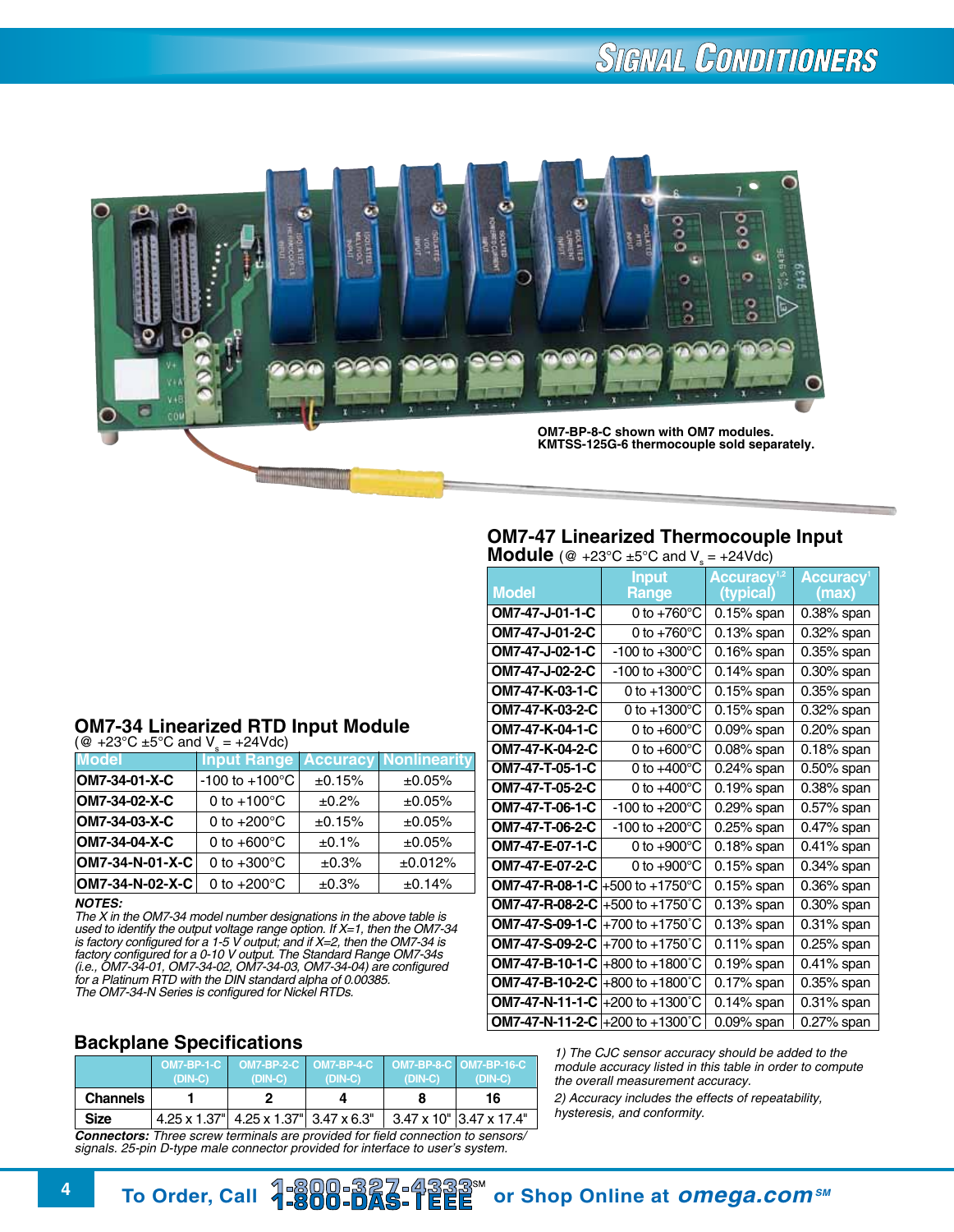#### **Millivolt Input - Unipolar**

| Model No.     | <b>Input Range</b> | Output Range |
|---------------|--------------------|--------------|
| OM7-30-01-1-C | $0 - 10$ mV        | 1-5 V        |
| OM7-30-01-2-C | $0 - 10$ mV        | $0-10V$      |
| OM7-30-02-1-C | $0-100$ mV         | 1-5 V        |
| OM7-30-02-2-C | $0-100$ mV         | $0 - 10V$    |

#### **Millivolt Input - Bipolar**

| Model No.     | <b>Input Range</b> | <b>Output Range</b> |
|---------------|--------------------|---------------------|
| OM7-30-06-1-C | $±10$ mV           | $1-5V$              |
| OM7-30-06-2-C | $±10$ mV           | $0-10V$             |
| OM7-30-07-1-C | $±100$ mV          | $1-5V$              |
| OM7-30-07-2-C | $±100$ mV          | $0-10V$             |

#### **Voltage Input - Unipolar**

| <b>Model No.</b> | <b>Input Range</b> | <b>Output Range</b> |
|------------------|--------------------|---------------------|
| OM7-30-03-1-C    | $0-1$ V            | $1 - 5V$            |
| OM7-30-03-2-C    | $0-1$ V            | $0 - 10V$           |
| OM7-31-04-1-C    | $0-5V$             | $1-5V$              |
| OM7-31-04-2-C    | $0-5V$             | $0-10V$             |
| OM7-30-05-1-C    | $1-5V$             | $1-5V$              |
| OM7-30-05-2-C    | 1-5 V              | $0 - 10V$           |
| OM7-31-01-1-C    | $0 - 10V$          | $1-5V$              |
| OM7-31-01-2-C    | $0 - 10V$          | $0 - 10V$           |

### **Voltage Input - Bipolar**

| <b>Model No.</b> | <b>Input Range</b> | <b>Output Range</b> |
|------------------|--------------------|---------------------|
| OM7-30-08-1-C    | ±1V                | $1-5V$              |
| OM7-30-08-2-C    | ±1V                | $0 - 10V$           |
| OM7-31-02-1-C    | ±5V                | $1-5V$              |
| OM7-31-02-2-C    | ±5V                | $0 - 10V$           |
| OM7-31-03-1-C    | ±10V               | $1-5V$              |
| OM7-31-03-2-C    | ±10V               | $0 - 10V$           |
| <b>OM7-21-C</b>  | ±10V               | ±10V                |

#### **Process Voltage Inputs**

| Model No.     | <b>Input Range</b> | <b>Output Range</b> |
|---------------|--------------------|---------------------|
| OM7-33-01-1-C | $1-5V$             | 1-5 V               |
| OM7-33-01-2-C | $1-5V$             | $0 - 10V$           |
| OM7-33-02-1-C | $0-5V$             | $1-5V$              |
| OM7-33-02-2-C | $0-5V$             | $0 - 10V$           |

## **Process Current Inputs**

| Model No.     | <b>Input Range</b> | <b>Output Range</b> |
|---------------|--------------------|---------------------|
| OM7-32-01-1-C | 4-20 mA            | 1-5 V               |
| OM7-32-01-2-C | 4-20 mA            | $0 - 10V$           |
| OM7-32-02-1-C | $0-20$ mA          | $1-5V$              |
| OM7-32-02-2-C | $0-20$ mA          | $0 - 10V$           |

### **Linearized Thermocouple**

| <b>Model No.</b> | <b>Input</b><br>PriceRange  | Output<br><b>Range</b> | <b>Thermocouple</b><br>Type |
|------------------|-----------------------------|------------------------|-----------------------------|
| OM7-47-J-01-1-C  | 0 to $+760^{\circ}$ C       | $1-5V$                 | J                           |
| OM7-47-J-01-2-C  | 0 to $+760^{\circ}$ C       | $0 - 10V$              | J                           |
| OM7-47-J-02-1-C  | $-100$ to $+300^{\circ}$ C  | $1-5V$                 | J                           |
| OM7-47-J-02-2-C  | $-100$ to $+300^{\circ}$ C  | $0 - 10V$              | J                           |
| OM7-47-K-03-1-C  | 0 to $+1300^{\circ}$ C      | $1-5V$                 | K                           |
| OM7-47-K-03-2-C  | 0 to $+1300^{\circ}$ C      | $0 - 10V$              | Κ                           |
| OM7-47-K-04-1-C  | 0 to $+600^{\circ}$ C       | $1-5V$                 | Κ                           |
| OM7-47-K-04-2-C  | 0 to $+600^{\circ}$ C       | $0-10V$                | Κ                           |
| OM7-47-T-05-1-C  | 0 to $+400^{\circ}$ C       | $1-5V$                 | T                           |
| OM7-47-T-05-2-C  | 0 to $+400^{\circ}$ C       | $0 - 10V$              | т                           |
| OM7-47-T-06-1-C  | $-100$ to $+200^{\circ}$ C  | $1-5V$                 | т                           |
| OM7-47-T-06-2-C  | $-100$ to $+200^{\circ}$ C  | $0-10V$                | T                           |
| OM7-47-E-07-1-C  | 0 to $+900^{\circ}$ C       | $1-5V$                 | E                           |
| OM7-47-E-07-2-C  | 0 to $+900^{\circ}$ C       | $0-10V$                | E                           |
| OM7-47-R-08-1-C  | +500 to +1750 $^{\circ}$ C  | $1-5V$                 | $\mathsf{R}$                |
| OM7-47-R-08-2-C  | +500 to +1750 $^{\circ}$ C  | $0 - 10V$              | $\mathsf{R}$                |
| OM7-47-S-09-1-C  | +700 to +1750 $^{\circ}$ C  | $1-5V$                 | $\overline{\mathsf{s}}$     |
| OM7-47-S-09-2-C  | +700 to +1750 $^{\circ}$ C  | $0 - 10V$              | S                           |
| OM7-47-B-10-1-C  | +800 to +1800 $^{\circ}$ C  | $1-5V$                 | B                           |
| OM7-47-B-10-2-C  | $+800$ to $+1800^{\circ}$ C | $0-10V$                | B                           |
| OM7-47-N-11-1-C  | +200 to +1300 $^{\circ}$ C  | $1-5V$                 | N                           |
| OM7-47-N-11-2-C  | +200 to +1300 $^{\circ}$ C  | $0 - 10V$              | N                           |

#### **RTD Inputs (Linearized 100**Ω **Pt 2-Wire or 3-Wire, Alpha = 0.00385)**

| <b>Model No.</b> | <b>Input Range</b>        | <b>Output Range</b> |
|------------------|---------------------------|---------------------|
| OM7-34-01-1-C    | $-100$ to $100^{\circ}$ C | $1-5V$              |
| OM7-34-01-2-C    | $-100$ to $100^{\circ}$ C | $0 - 10V$           |
| OM7-34-02-1-C    | 0 to $100^{\circ}$ C      | $1-5V$              |
| OM7-34-02-2-C    | 0 to $100^{\circ}$ C      | $0 - 10V$           |
| OM7-34-03-1-C    | 0 to $200^{\circ}$ C      | $1-5V$              |
| OM7-34-03-2-C    | 0 to $200^{\circ}$ C      | $0 - 10V$           |
| OM7-34-04-1-C    | 0 to $600^{\circ}$ C      | $1-5V$              |
| OM7-34-04-2-C    | 0 to $600^{\circ}$ C      | $0 - 10V$           |
| OM7-34-05-1-C    | $-50$ to $350^{\circ}$ C  | $1-5V$              |
| OM7-34-05-2-C    | $-50$ to $350^{\circ}$ C  | $0 - 10V$           |

#### **RTD Inputs (Linearized 120** Ω **Ni 2-Wire or 3-Wire)**

| <b>Model No.</b> | <b>Input Range</b>    | <b>Output Range</b> |
|------------------|-----------------------|---------------------|
| OM7-34-N-01-1-C  | 0 to $+300^{\circ}$ C | 1-5 V               |
| OM7-34-N-01-2-C  | 0 to $+300^{\circ}$ C | $0 - 10V$           |
| OM7-34-N-02-1-C  | 0 to $+200^{\circ}$ C | $1-5V$              |
| OM7-34-N-02-2-C  | 0 to $+200^{\circ}$ C | $0-10V$             |